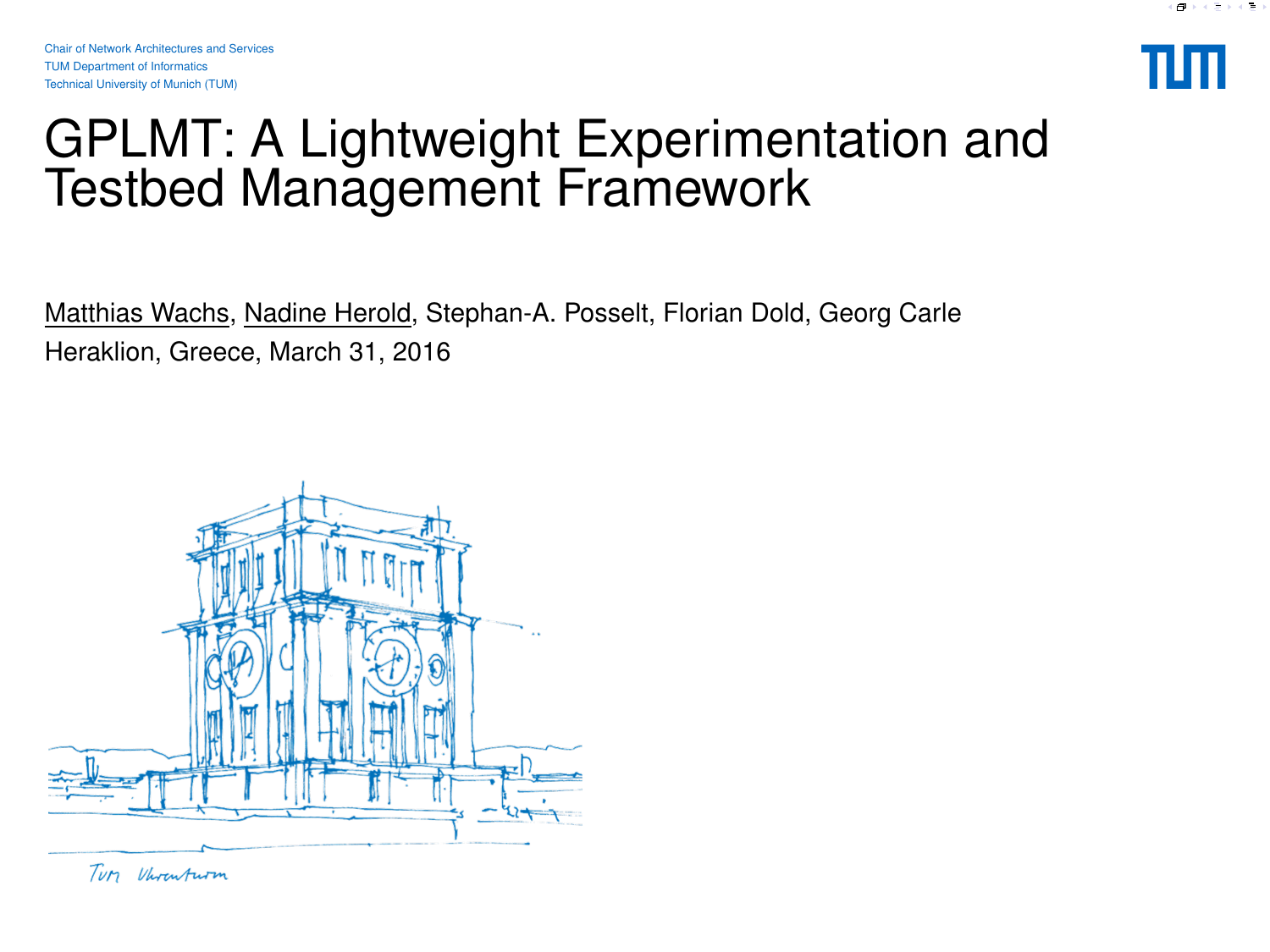

# GPLMT

*Not yet another testbed control tool . . .*

Experiment automation is a valuable tool in research.

Easy deployment

Easy usage

Shareable experiments

Platform independent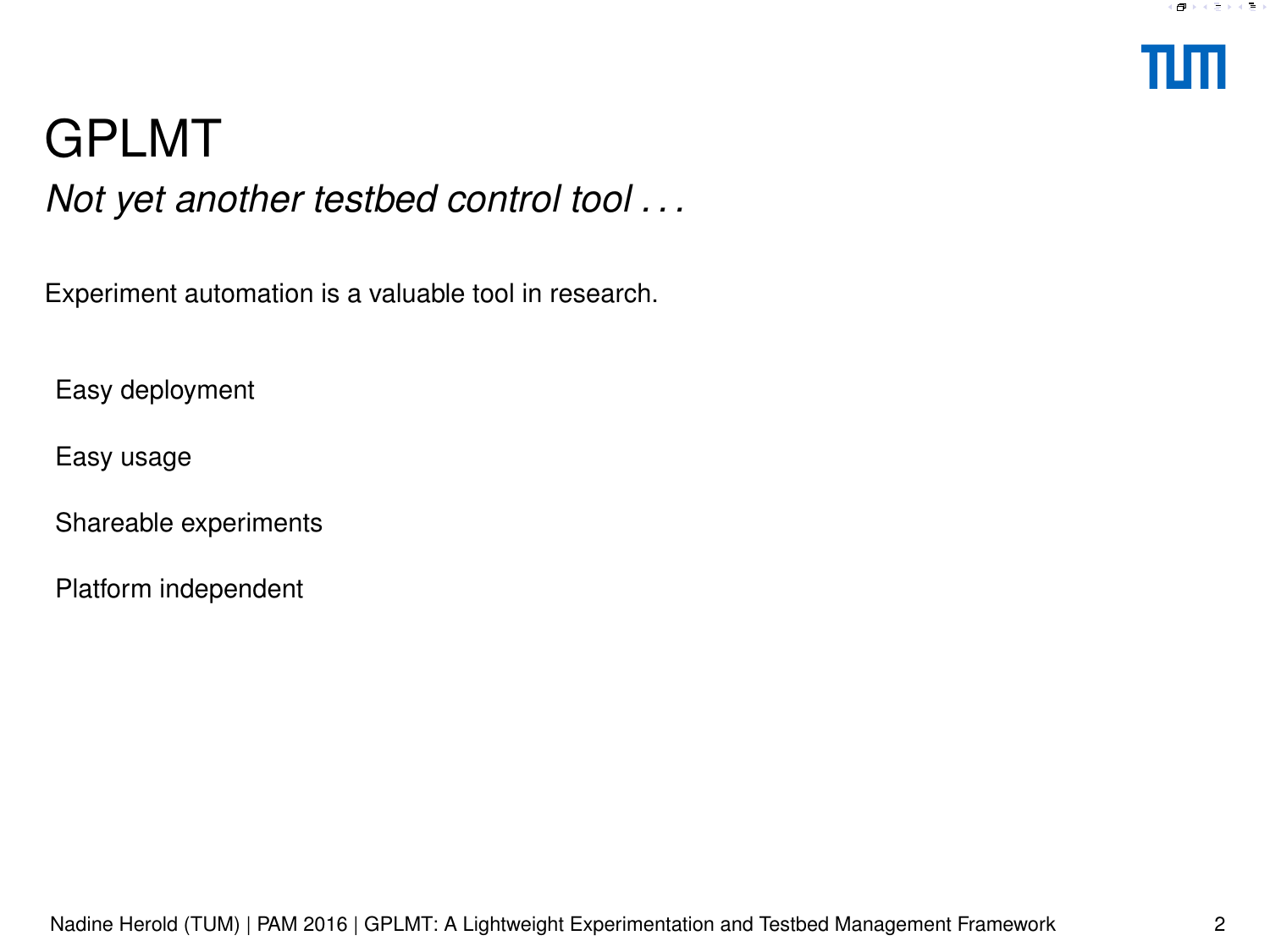

# <span id="page-2-0"></span>GPLMT

*Not yet another testbed control tool . . .*

Experiment automation is a valuable tool in research.

Easy deployment 3 simple steps Easy usage Experiment description language Shareable experiments Encapsulation Platform independent SSH connections

GPLMT as a software solution supporting **experimentation control flow**.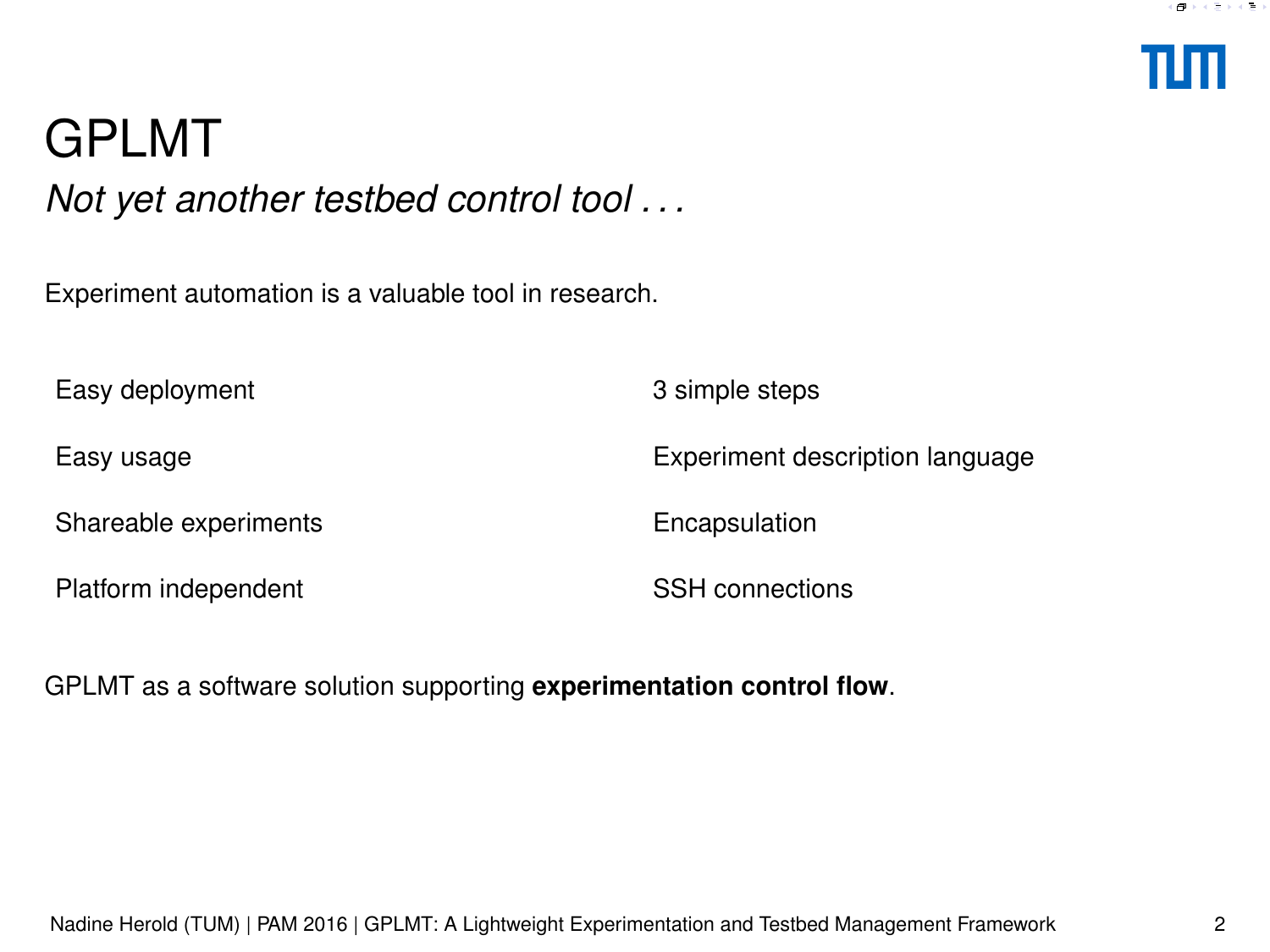

### <span id="page-3-0"></span>*Basic experiment structure*

| You have to define: | <experiment></experiment>                                                                  |
|---------------------|--------------------------------------------------------------------------------------------|
| $\cdot$ Who         | <targets><br/><math>\langle \rangle</math> targets <math>&gt;</math></targets>             |
| • is doing what     | <tasklists><br/><math>\langle</math> tasklists&gt;</tasklists>                             |
| • and when          | <steps><br/><math>\langle</math> steps&gt;<br/><math>\langle</math>/experiment&gt;</steps> |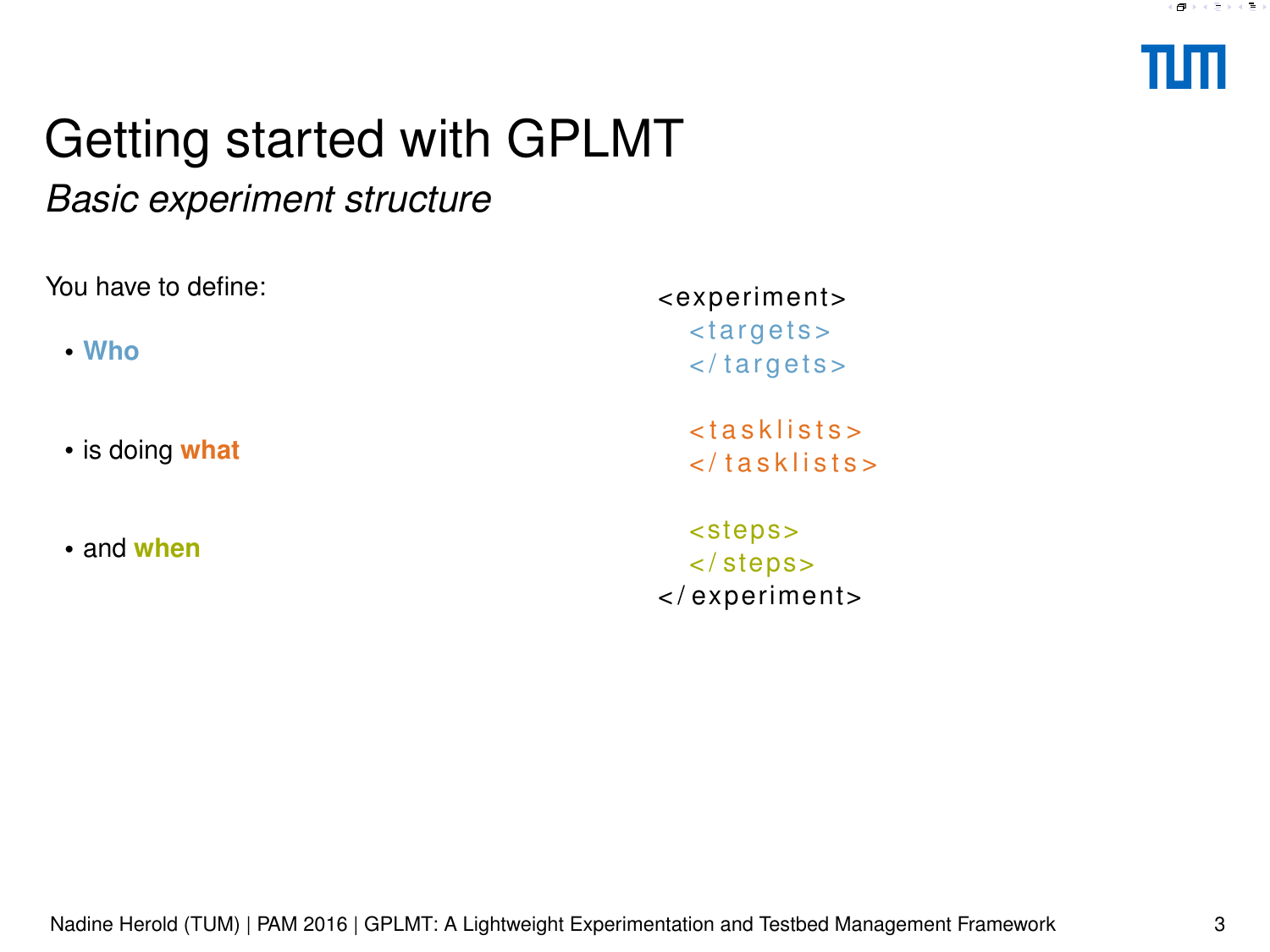

*Defining targets*

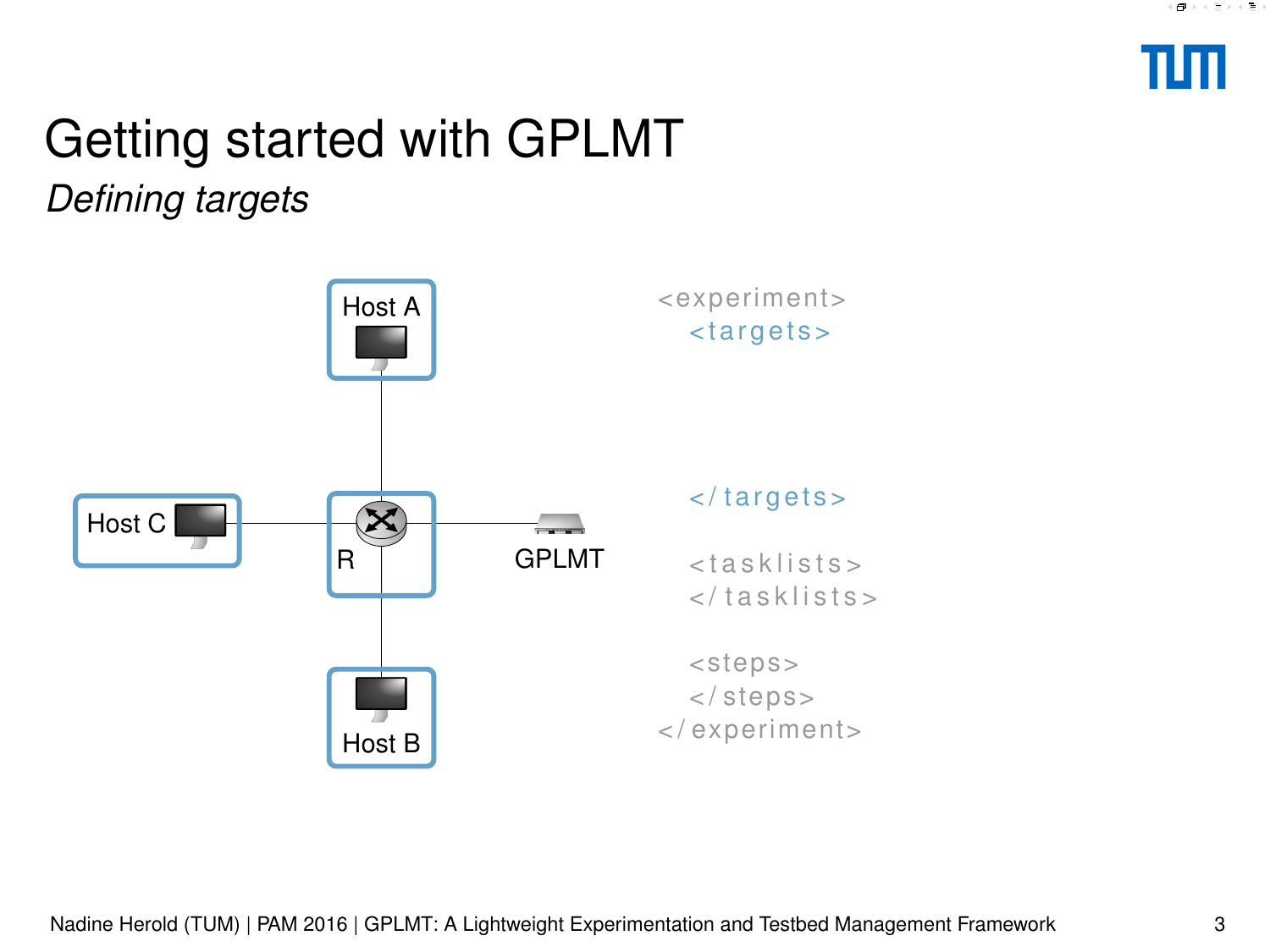

*Defining targets*

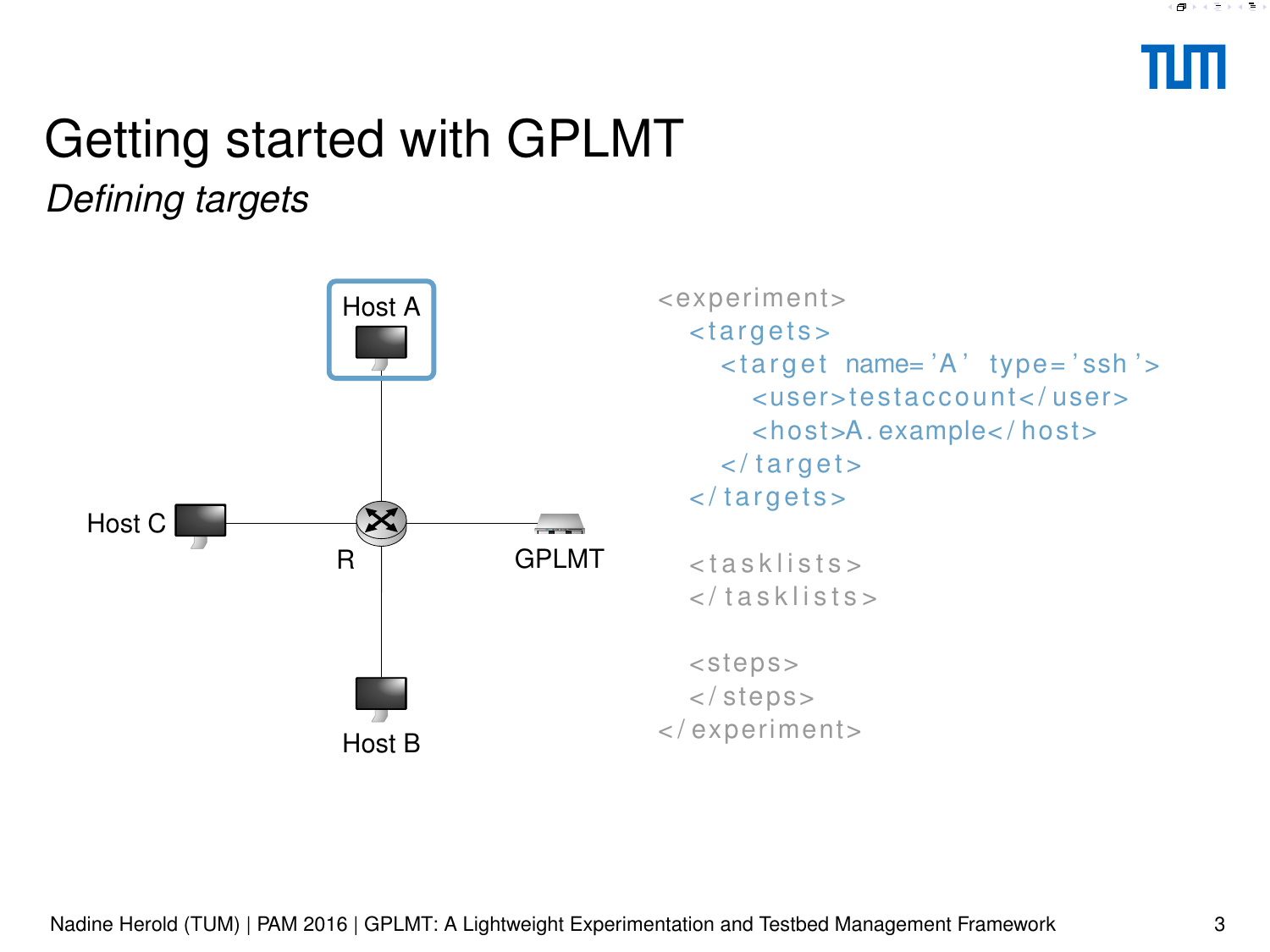

### Getting started with GPLMT *Defining tasks*

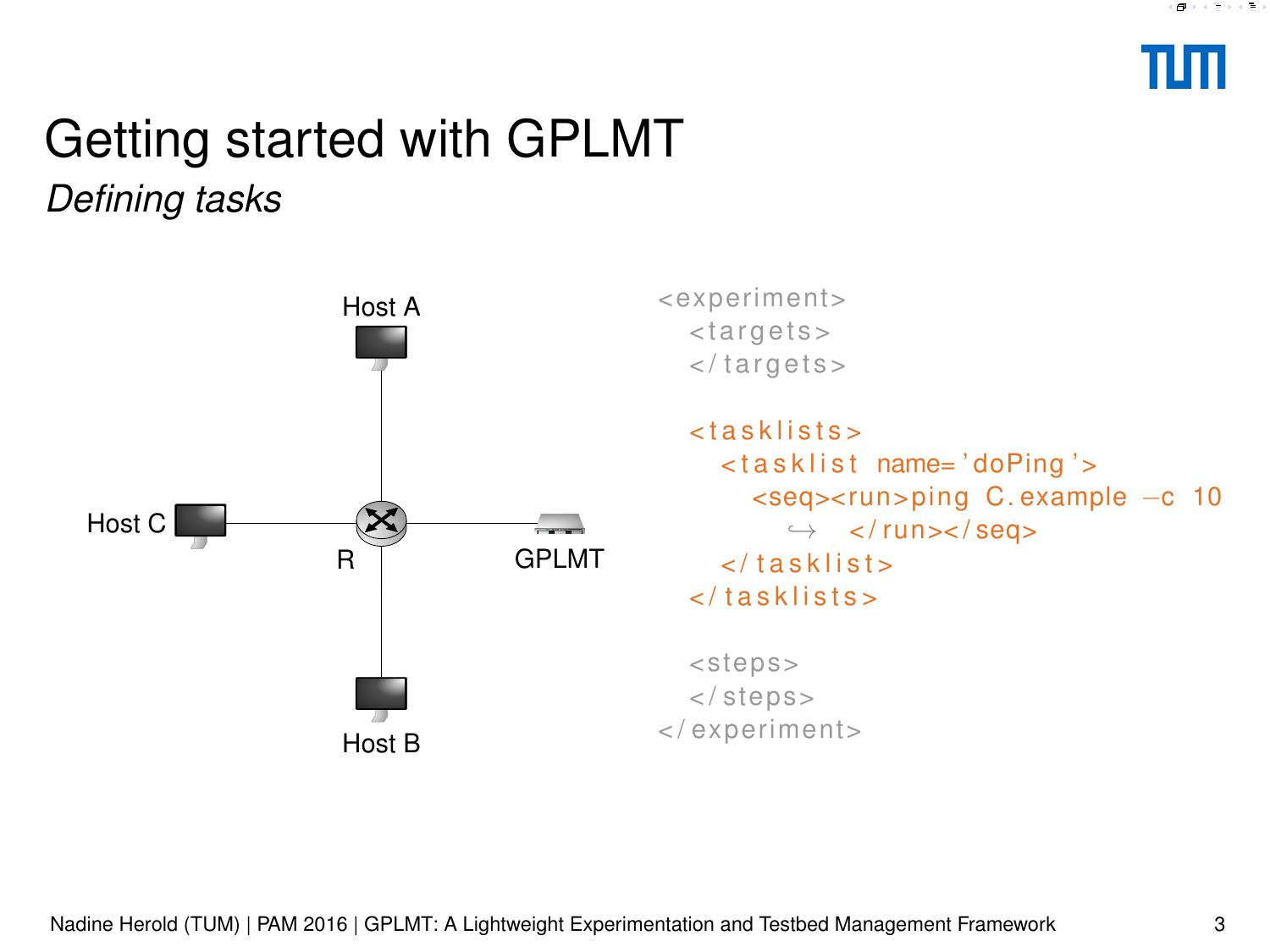

<span id="page-7-0"></span>*Putting things together*



```
\Gamma<br>\leq experiment>
< t a r g e t s >
  \langle -target name= \langle A' \rangle type= \langle ssh \rangle >
\langle targets>
```

```
< tasklists >
  < t a s k l i s t name= ' doPing ' >
\langle tasklists>
```

```
< step s>
      < step t a s k l i s t = ' doPing '
         \leftrightarrow targets='A' />
   < / step s>
< / expe riment>
```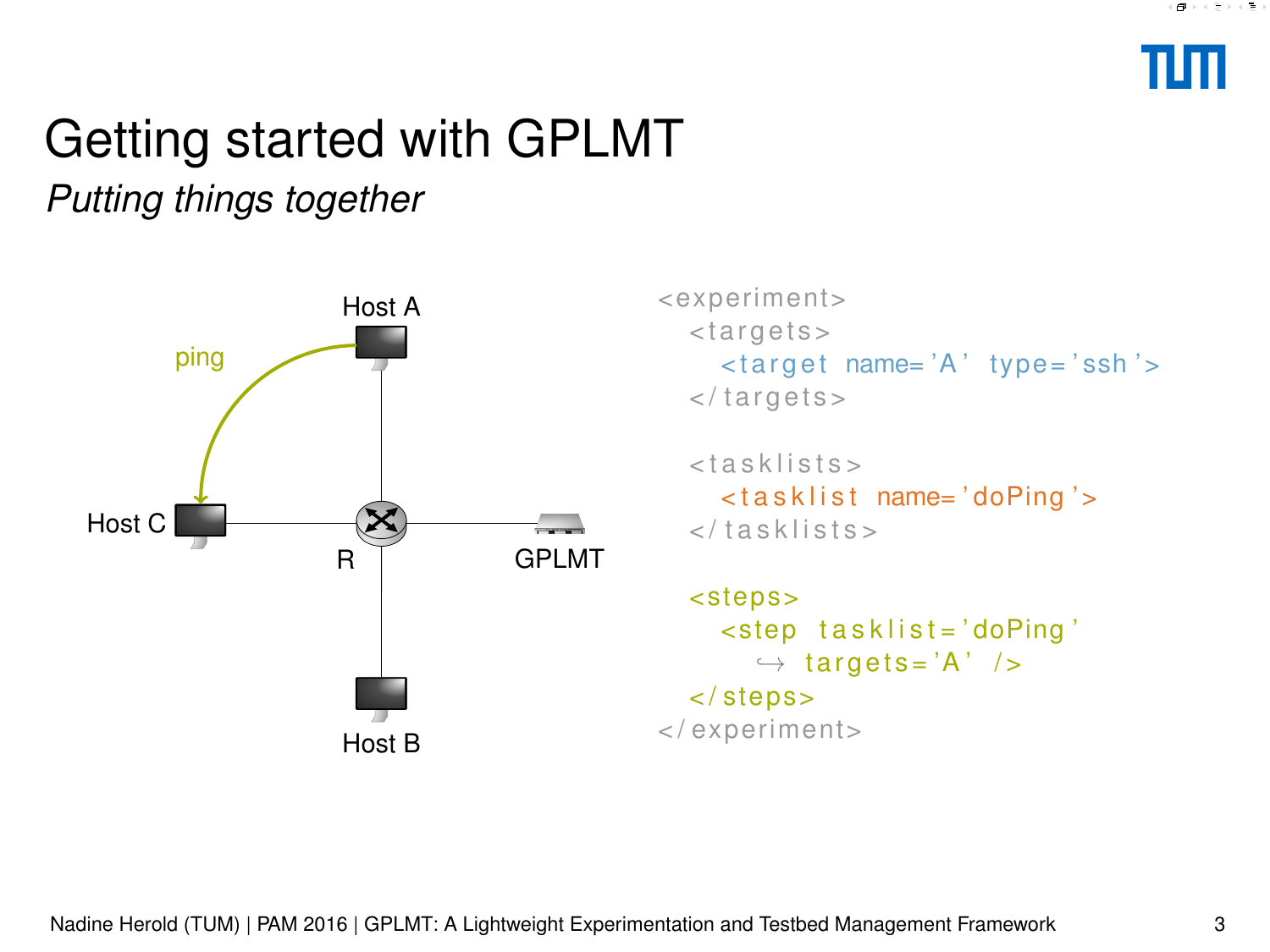### <span id="page-8-0"></span>Doing some enhancements *A and B are going to ping C at the same time . . .*





• Possible if no other actions are executed together and no more ping processes are around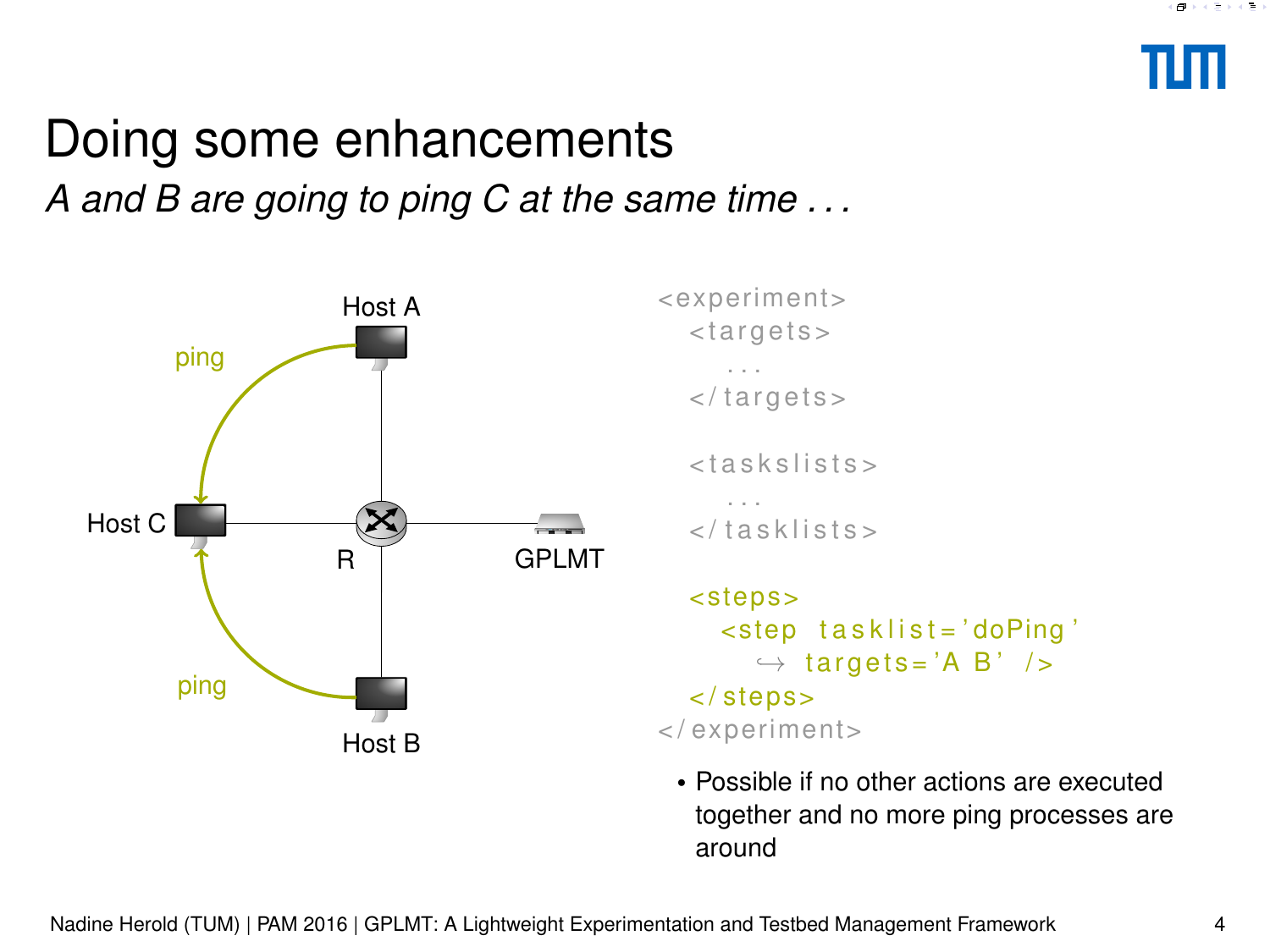## Doing some enhancements

*A and B are going to ping C at the same time . . .*



```
<expe riment>
   < t a r g e t s >
      \langle -target name= 'G' type= 'group' >
         \langle target \rangle ref='A' />
         \langle target \space ref = 'B' \rangle\langle target >
   \langle targets >
  < t a s k s lists > < t a s k lists >
   < step s>
      \ltstep ... targets='G' />
   < / step s>
< / expe riment>
```
• Better: extend the targets definition with a **group**.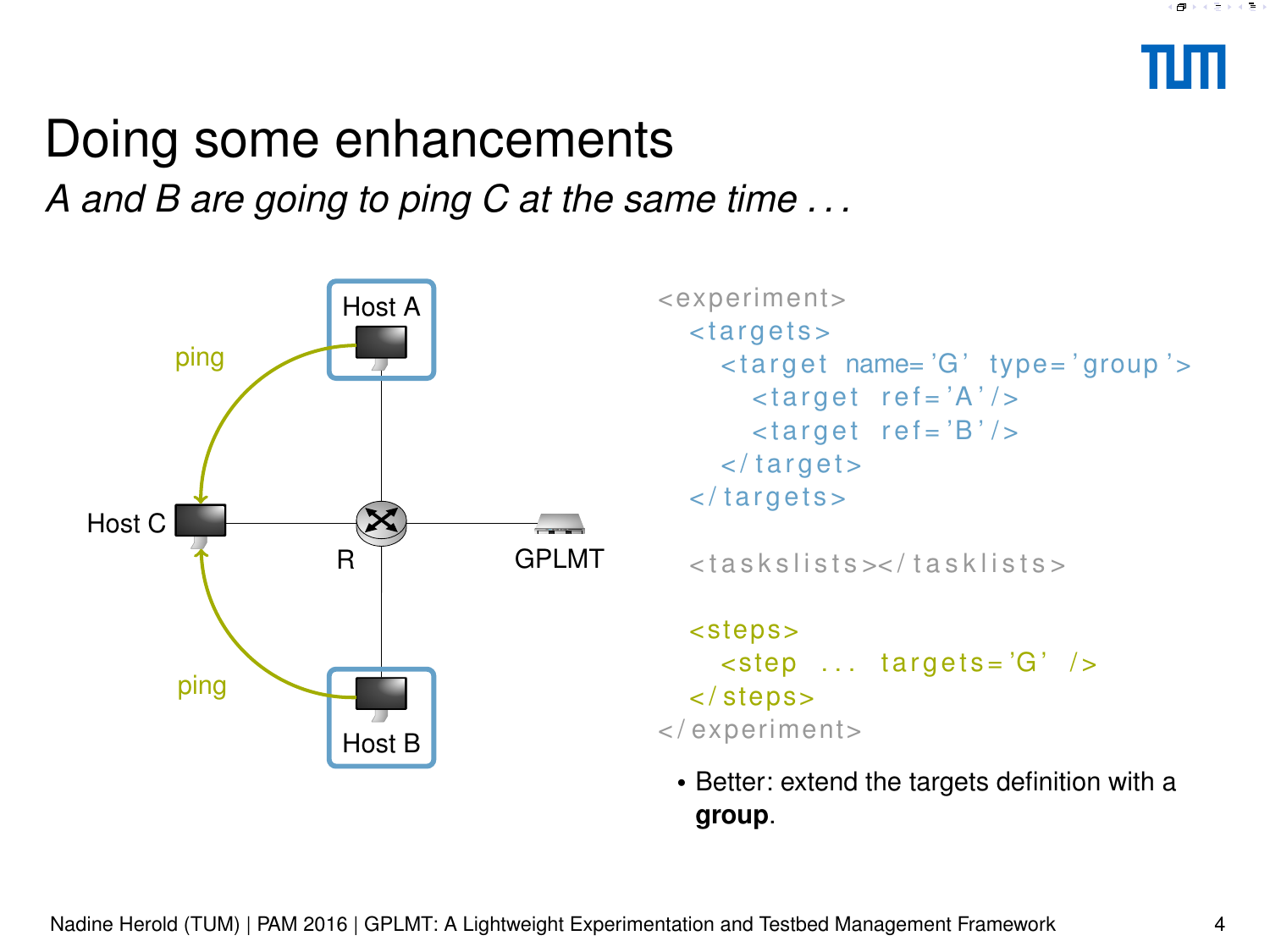

### <span id="page-10-0"></span>Doing some enhancements

*. . . or one after another in sequence*



<expe riment> < t a r g e t s >  $\langle$  targets >

> $<$  t a s k s lists  $>$  $\langle$  tasklists>

< step s>

 $\lt$ step ... targets='A' /> <synchonize / >  $\lt$ step ... targets='B' />  $\langle$  steps $>$ 

< / expe riment>

• **synchronize** 'waits' until all steps are finished.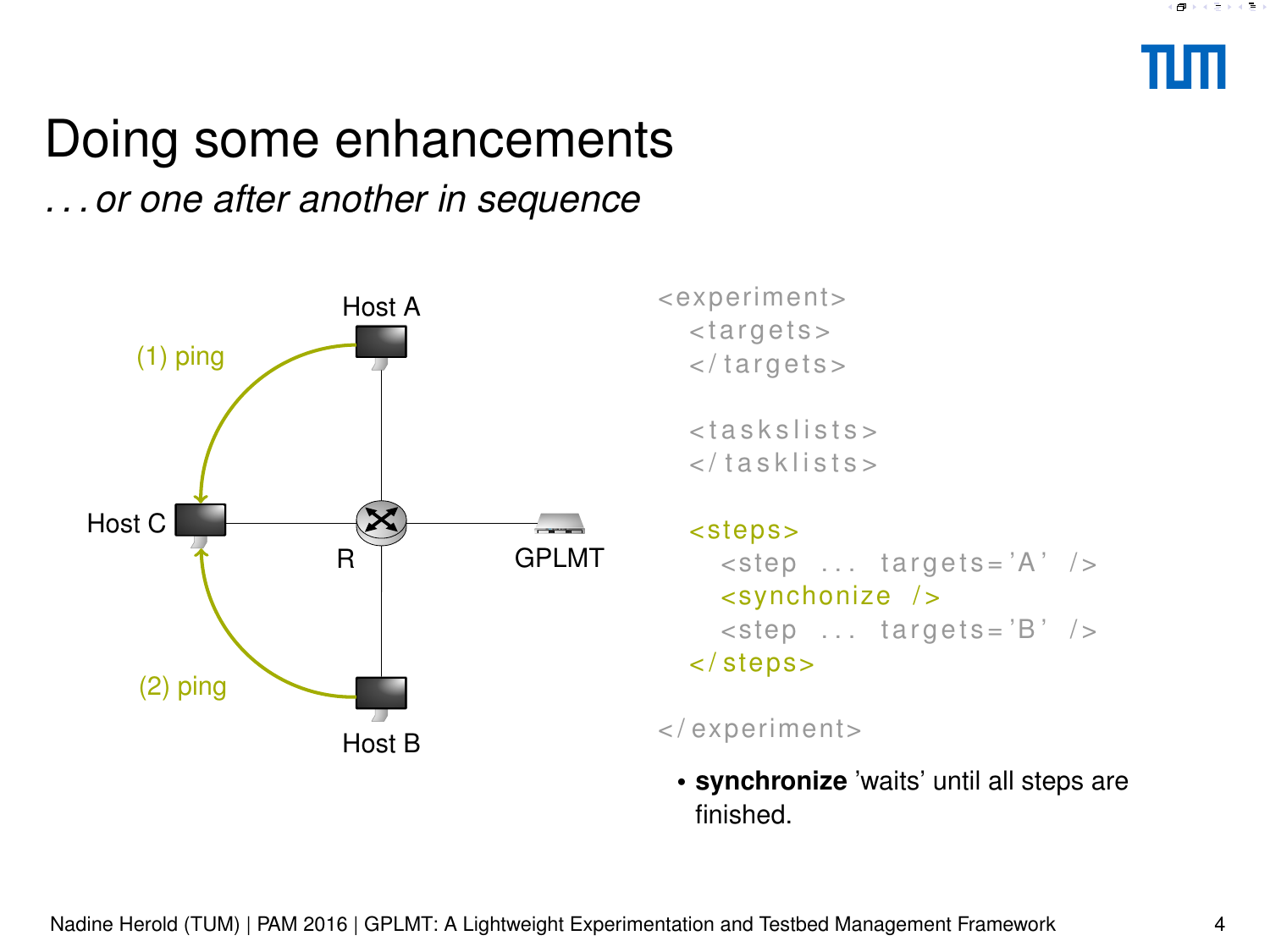

# <span id="page-11-0"></span>Having more fun with control flow

*Monitor the experiment*

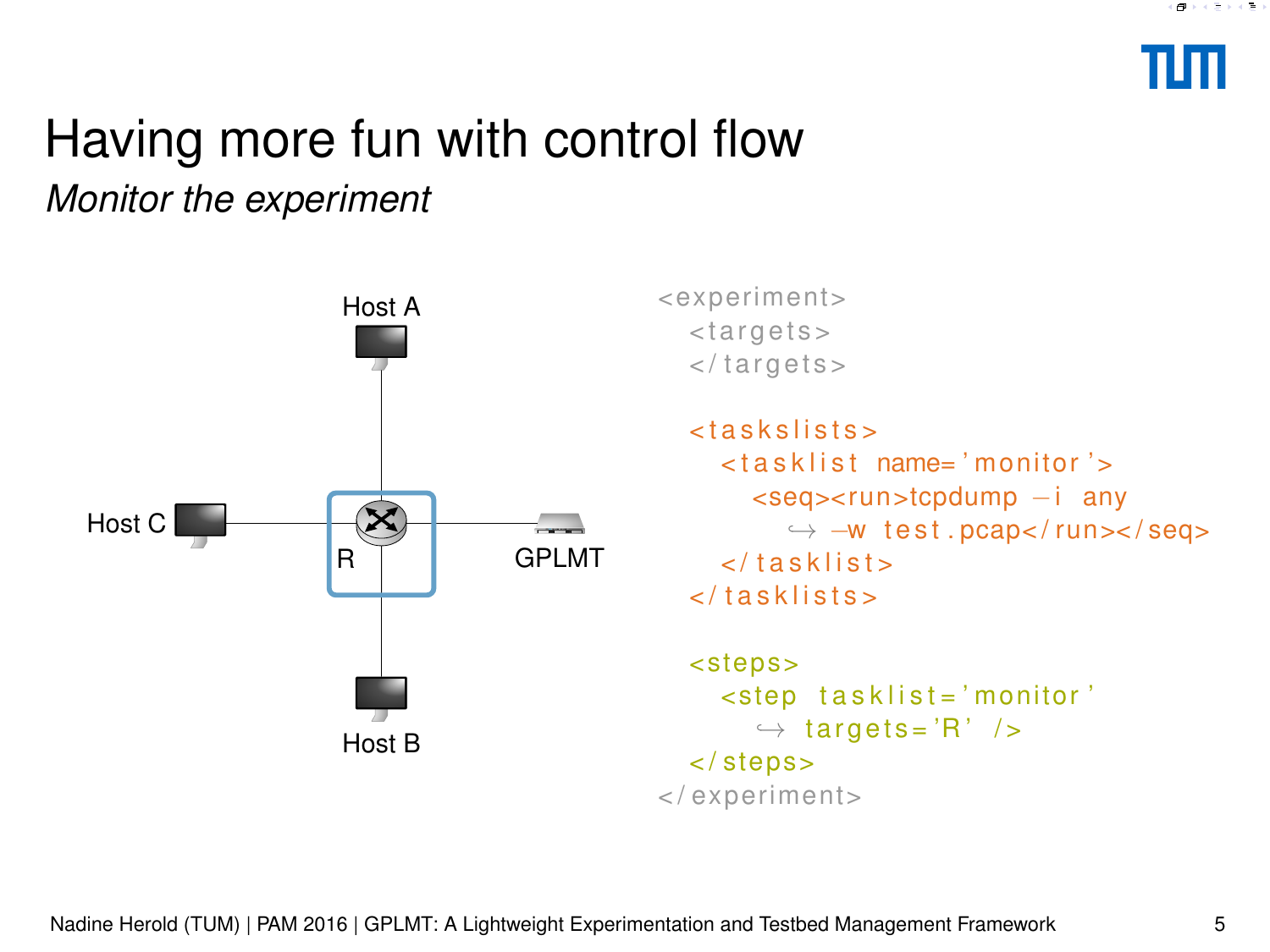

# Having more fun with control flow Ol flow<br>
Sexperiment>

*How to collect the results? - Do cleanups!*



< t a r g e t s >  $\langle$  targets >

 $<$  taskslists  $>$  $\langle$  tasklists>

```
< step s>
  < r e g i s t e r −teardown
     \rightarrow tasklist='x' targets='R'/>
  \lestep tasklist = 'monitor' \dots />
< / step s>
```
< / expe riment>

• All **Teardowns** are registered and executed definitely at the end.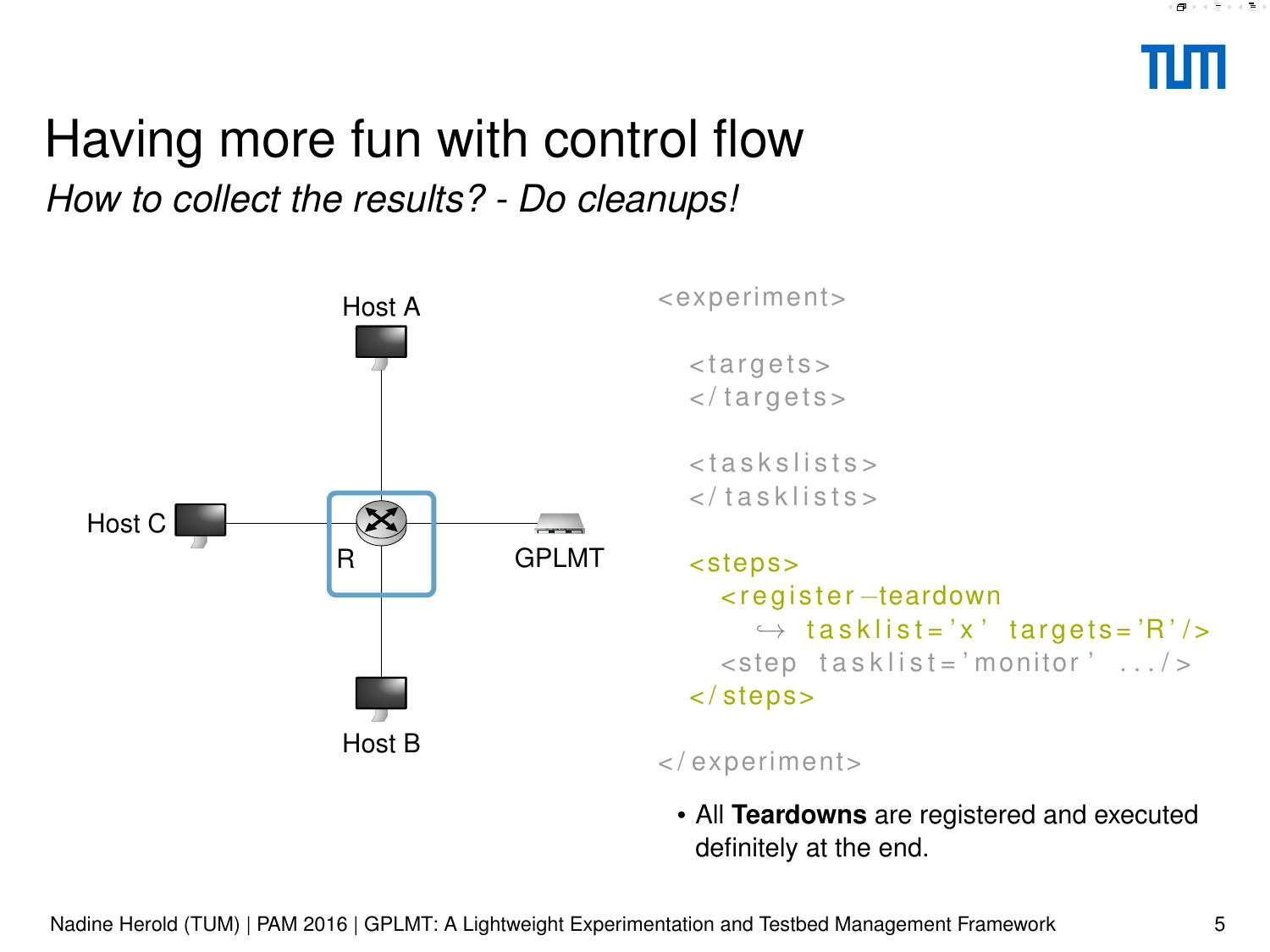

### Having more fun with control flow *Remember the sychronize?*



<expe riment> < t a r g e t s >  $\langle$  targets >

> $<$  t a s  $k$  s  $l$  is t s  $>$  $\langle$  tasklists>

### < step s>

```
<register-teardown ... />
    <step tasklist='monitor' .../>
    \lestep ... targets='A' />
    \lesynchronize targets='A' />
    \ltstep ... targets='B' />
  < / step s>
< / expe riment>
```
• Possible: Define Targets to wait for.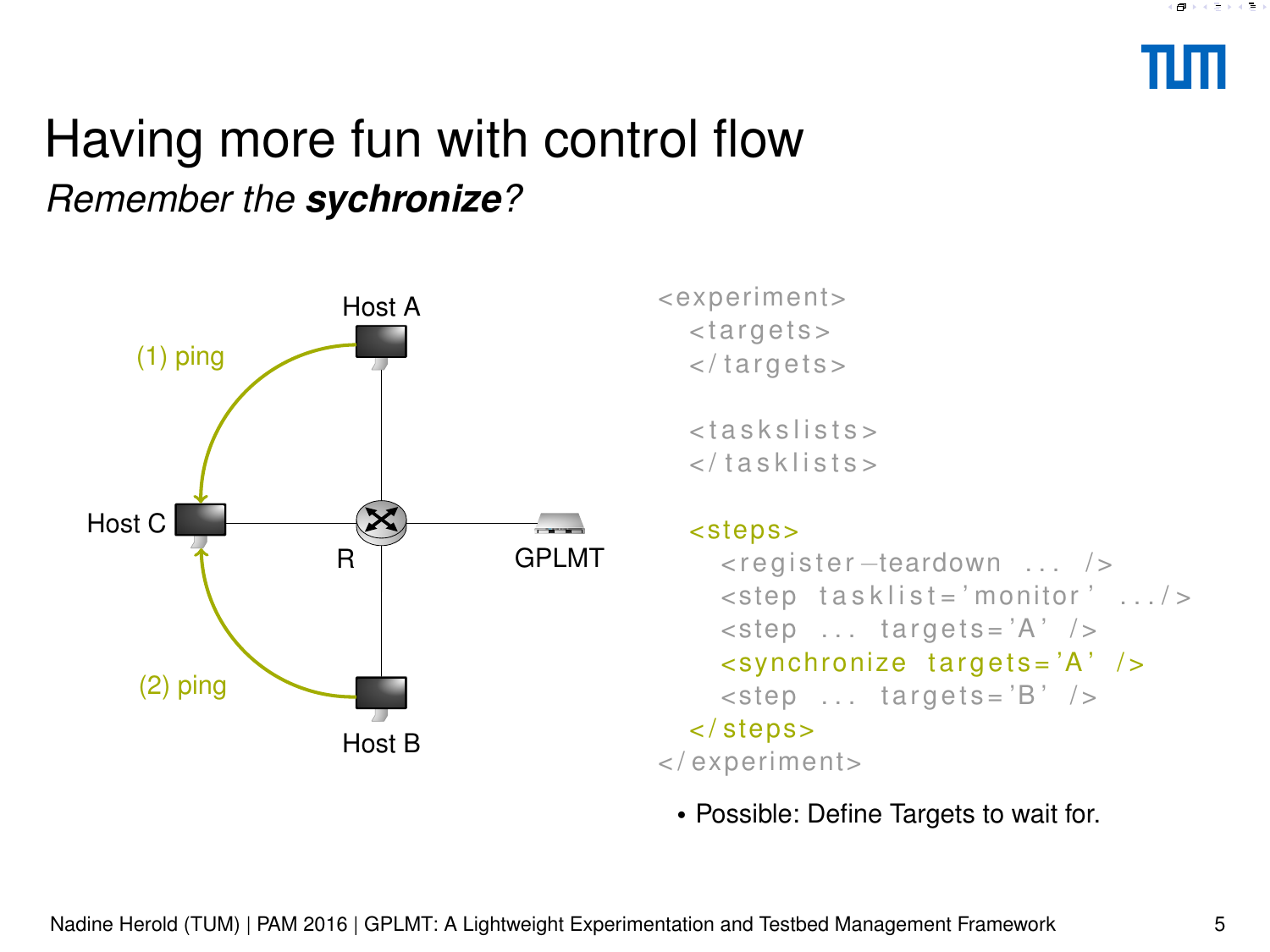

### Having more fun with control flow *Remember the sychronize?*



<expe riment>

< t a r g e t s >  $\langle$  targets>

 $<$  t a s  $k$  s  $l$  is t s  $>$  $\langle$  tasklists>

```
< step s>
     <register –teardown ... />
     <step tasklist='monitor'
        \rightarrow background='true'
        \leftrightarrow targets = 'R' />
  < / step s>
< / expe riment>
```
• Better: Define a **Background Process** excluded from the Control Flow.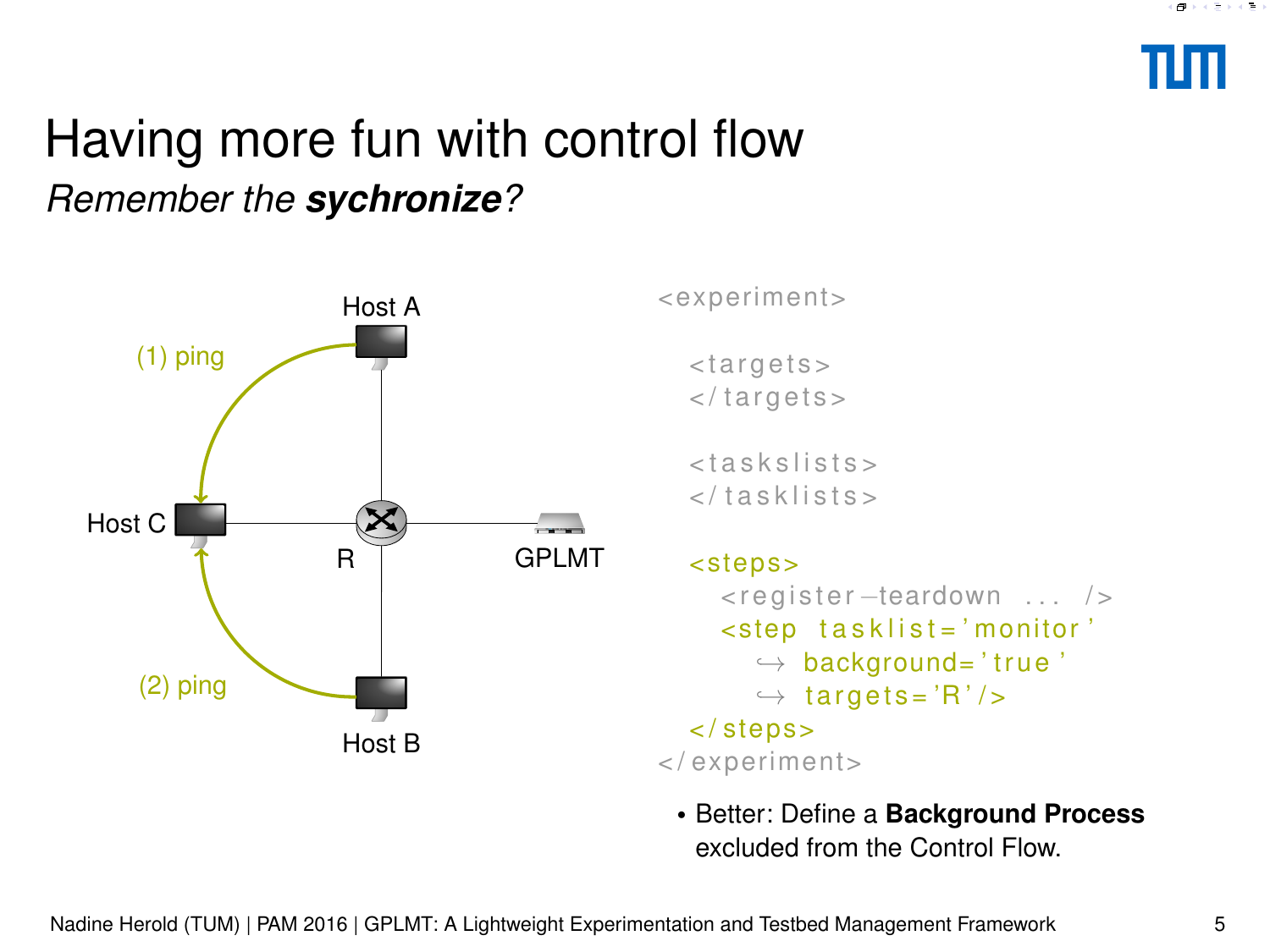

### Having more fun with control flow *Multiple execution of tasks - Do not copy&paste*



<expe riment> < t a r g e t s >  $\langle$  targets >  $<$  taskslists >  $\langle$  tasklists> < step s>  $\lt$ step ... targets='A' />  $\le$ synchronize />  $\lt$ step ... targets='B' /> <synchronize />  $\lt$ step ... targets='A' />

### < / step s> < / expe riment>

. . .

• Hopefully, everybody is too lazy to do this.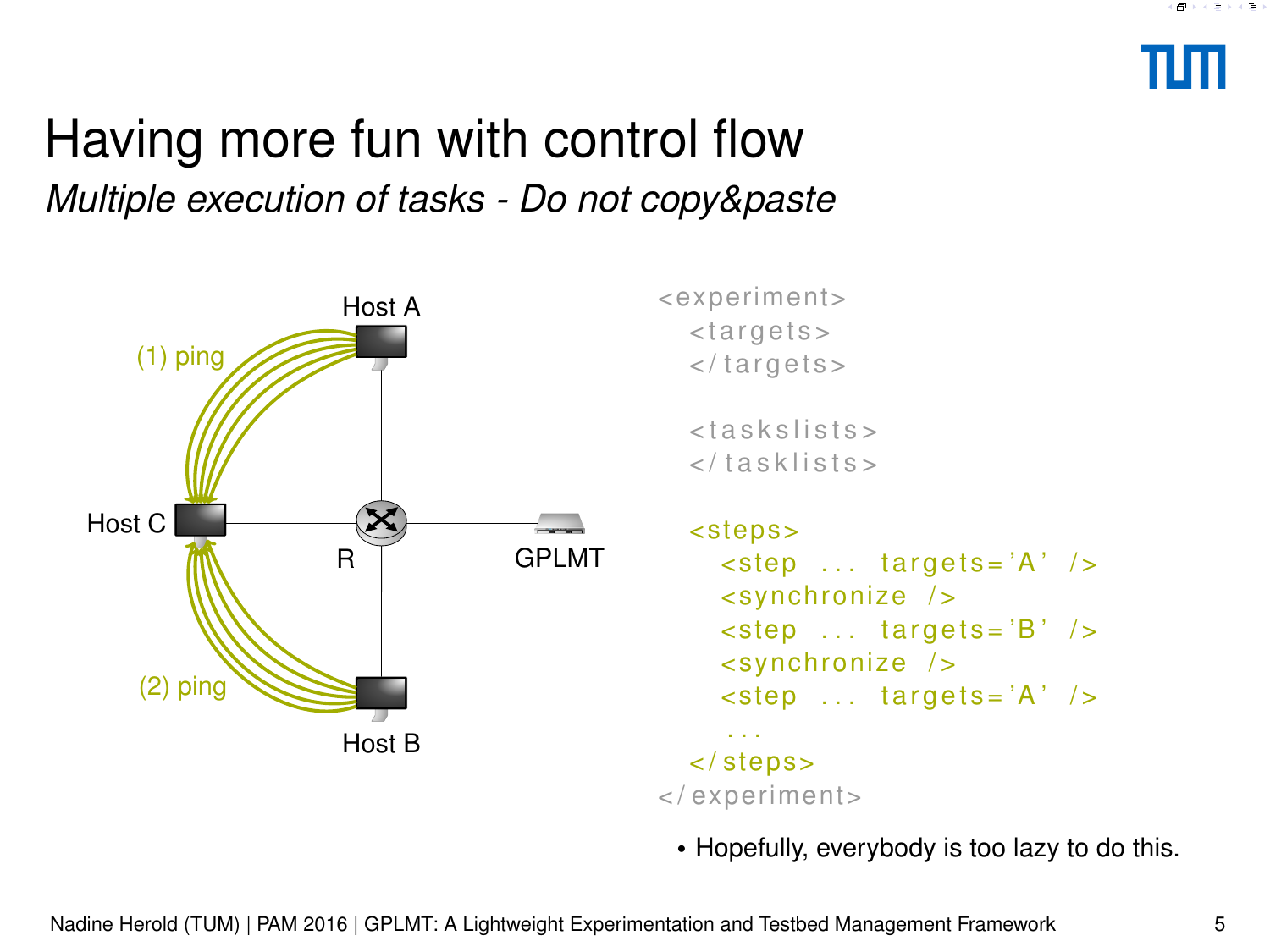

### Having more fun with control flow *Multiple execution of tasks - Do not copy&paste*



<expe riment> < t a r g e t s >  $\langle$  targets >

> $<$  taskslists >  $\langle$  tasklists>

< step s>  $<$ loop repeat = '5' >  $\lt$ step ... targets='A' />

 $\lt$ step ... targets='B' />

 $\langle$  /  $\vert$  00  $\rho$   $>$ < / step s> < / expe riment>

• **All** pings are executed in **parallel**!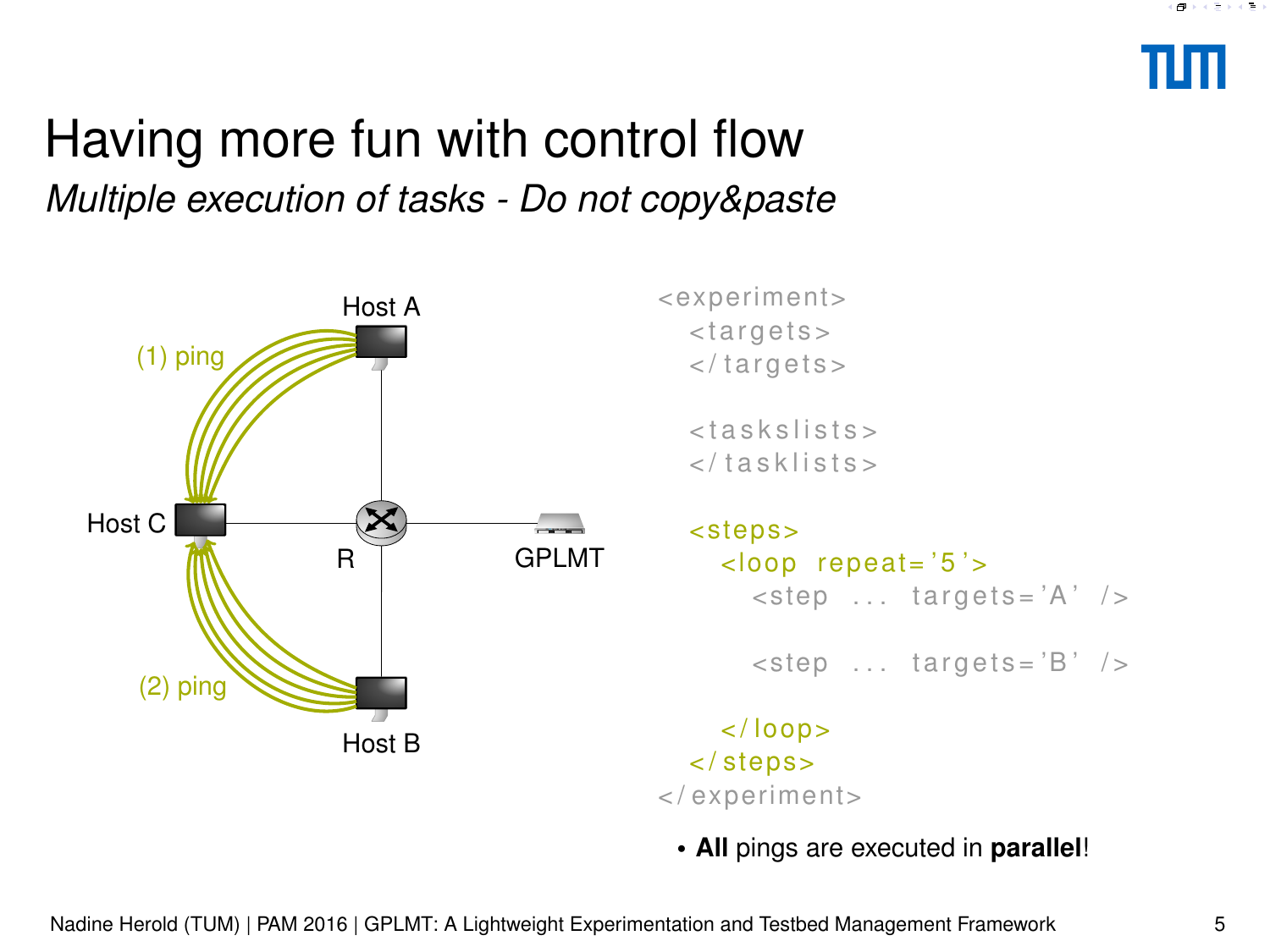

### <span id="page-17-0"></span>Having more fun with control flow *Multiple execution of tasks - Do not copy&paste*



<expe riment> < t a r g e t s > </targets>

> $<$  taskslists  $>$  $\langle$  tasklists>

< step s>  $<$ loop repeat= $'5$ '>  $\lt$ step ... targets='A' />  $\le$ synchronize />  $\lt$ step ... targets='B' /> <synchronize />  $\langle$  /  $\vert$  00p  $>$ < / step s> < / expe riment>

• The second **synchronize** is mandatory here because of the loop semantic.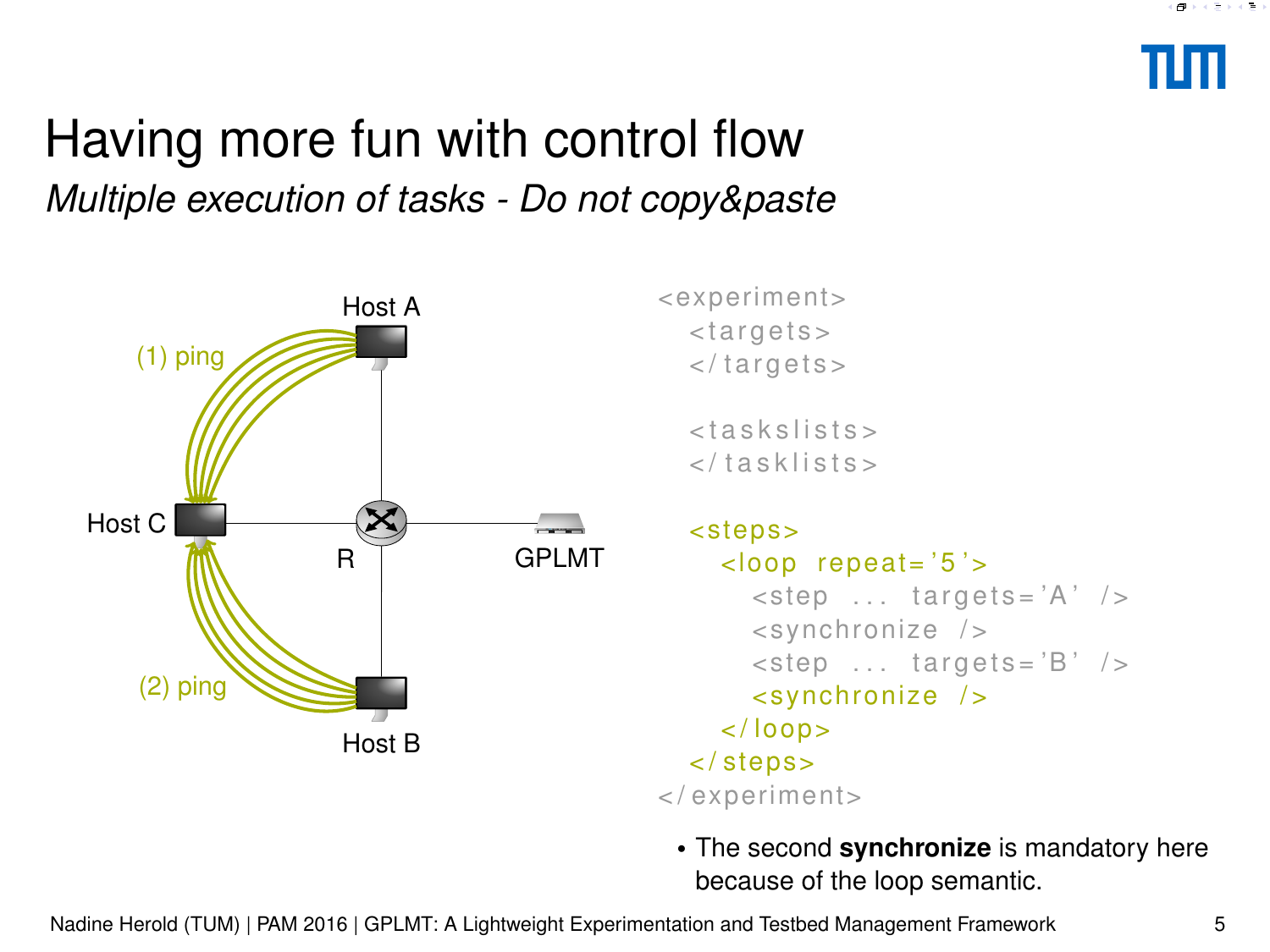### <span id="page-18-0"></span>For the "lazy" ones *Use includes for better modularity and reusability*

| gplmt                             | <experiment></experiment>                                                                                                                                                                                                                                                                             |
|-----------------------------------|-------------------------------------------------------------------------------------------------------------------------------------------------------------------------------------------------------------------------------------------------------------------------------------------------------|
| $-$ targets                       | $\langle$ include file = $\langle \cdot \rangle$ . $\langle$ targets $\langle$<br>$\rightarrow$ hosts.xml' prefix='h'/><br>$\langle$ include file = $\langle$ / taskslists/<br>$\rightarrow$ router.xml' prefix='r'/><br>$\langle$ include file='/taskslists/<br>$\rightarrow$ scan.xml' prefix='s'/> |
| $-$ hosts.xml                     |                                                                                                                                                                                                                                                                                                       |
| $\vdash$ router.xml               |                                                                                                                                                                                                                                                                                                       |
| $\vdash$ planetLab. xml           |                                                                                                                                                                                                                                                                                                       |
| tasklists                         |                                                                                                                                                                                                                                                                                                       |
| $-$ scan.xml                      | <targets><br/><math>\langle \rangle</math> targets <math>&gt;</math></targets>                                                                                                                                                                                                                        |
| $\vdash$ monitoring. xml          | $<$ taskslists $>$                                                                                                                                                                                                                                                                                    |
| $\vdash$ teardowns. xml           | $\langle$ /tasklists>                                                                                                                                                                                                                                                                                 |
| $\mathsf{\mathsf{L}}$ experiments | $<$ steps $>$                                                                                                                                                                                                                                                                                         |
| $L$ myFirstExperiment.xml         | $\langle$ steps>                                                                                                                                                                                                                                                                                      |
|                                   | $\langle$ /experiment>                                                                                                                                                                                                                                                                                |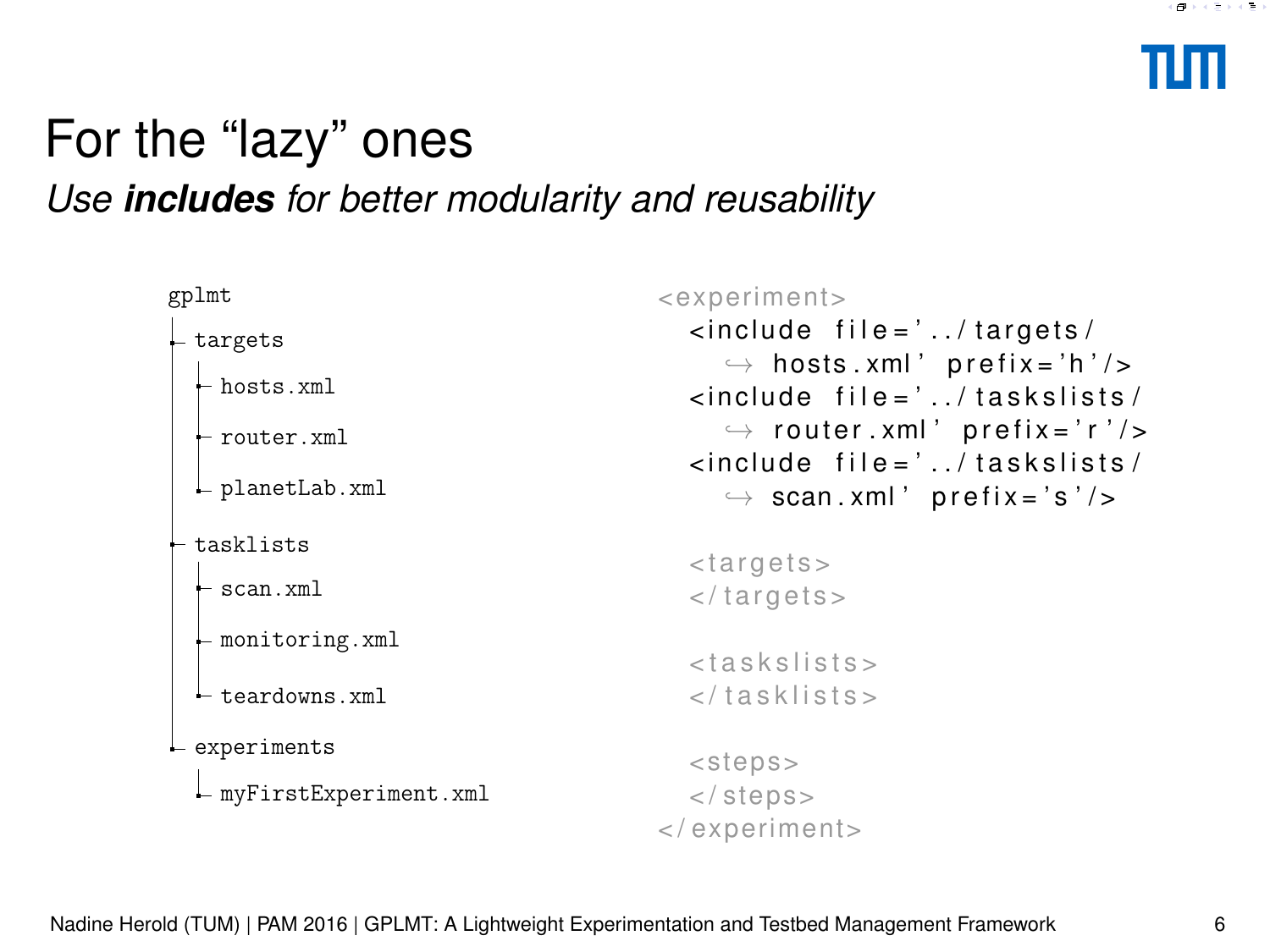### For the "lazy" ones *Use includes for better modularity and reusability*

| gplmt                                             | <experiment></experiment>                                                                                            |
|---------------------------------------------------|----------------------------------------------------------------------------------------------------------------------|
| - targets                                         | $\langle$ include  prefix = 'h' />                                                                                   |
| $-$ hosts.xml                                     | <include prefix="r"></include><br><include prefix="s"></include>                                                     |
| $\vdash$ router. xml                              | <targets></targets>                                                                                                  |
| $\vdash$ planetLab. xml                           | <target name="G" type="group"><br/><math>\langle target \space ref = 'h.A' \rangle</math></target>                   |
| - tasklists                                       | $\langle target \space ref = 'h.B'/\rangle$<br>$\langle \rangle$ target                                              |
| $\vdash$ scan.xml                                 | <target name="all" type="group"></target>                                                                            |
| $\vdash$ monitoring. xml                          | $\langle target \rangle$ ref='G'/><br>$\langle target \space ref = 'r.R' \rangle$                                    |
| $\vdash$ teardowns.xml                            | $\langle \rangle$ target $>$                                                                                         |
| $L$ experiments<br>$\vdash$ myFirstExperiment.xml | $\langle \rangle$ targets $>$<br><taskslists><br/><math>&lt;</math>steps&gt;<math>&lt;</math>/steps&gt;</taskslists> |
|                                                   | $\langle$ /experiment>                                                                                               |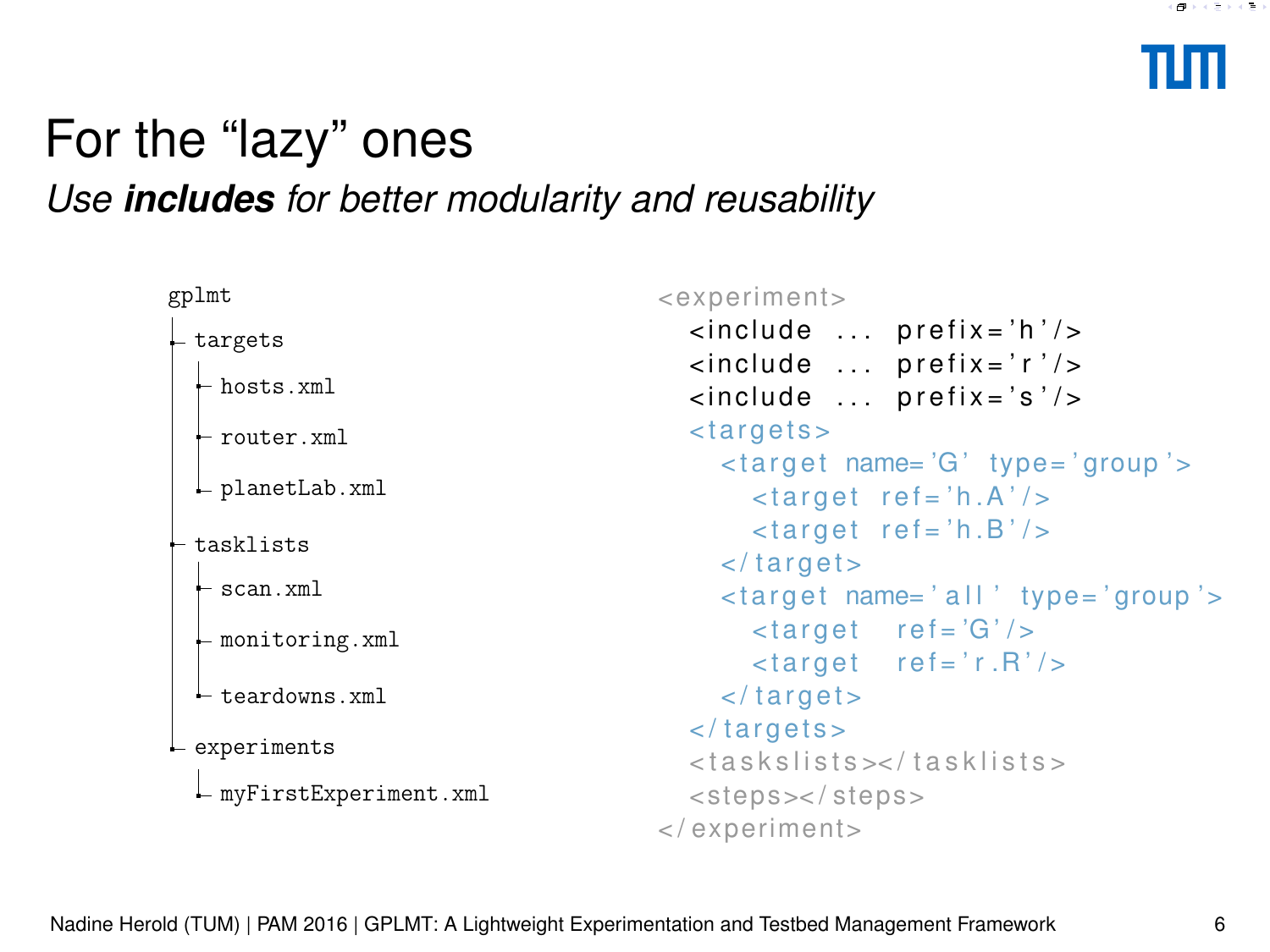### For the "lazy" ones *Use includes for better modularity and reusability*

| gplmt                          | <experiment></experiment>                                                      |
|--------------------------------|--------------------------------------------------------------------------------|
| targets                        | $\langle$ include  prefix = 'h' /><br><include prefix="r"></include>           |
| - hosts.xml                    | $\langle$ include  prefix='s'/>                                                |
| $\vdash$ router.xml            |                                                                                |
| - planetLab.xml                | <targets><br/><math>\langle \rangle</math> targets <math>&gt;</math></targets> |
| tasklists                      | $<$ taskslists>                                                                |
| $\vdash$ scan.xml              |                                                                                |
| $\vdash$ monitoring. xml       |                                                                                |
| $\vdash$ teardowns.xml         | <steps><br/><math>\le</math>step tasklist='s.doPing'</steps>                   |
| $L$ experiments                | $\rightarrow$ targets='h.A'/><br>$\langle$ steps $>$                           |
| $\vdash$ myFirstExperiment.xml | $\langle$ /experiment>                                                         |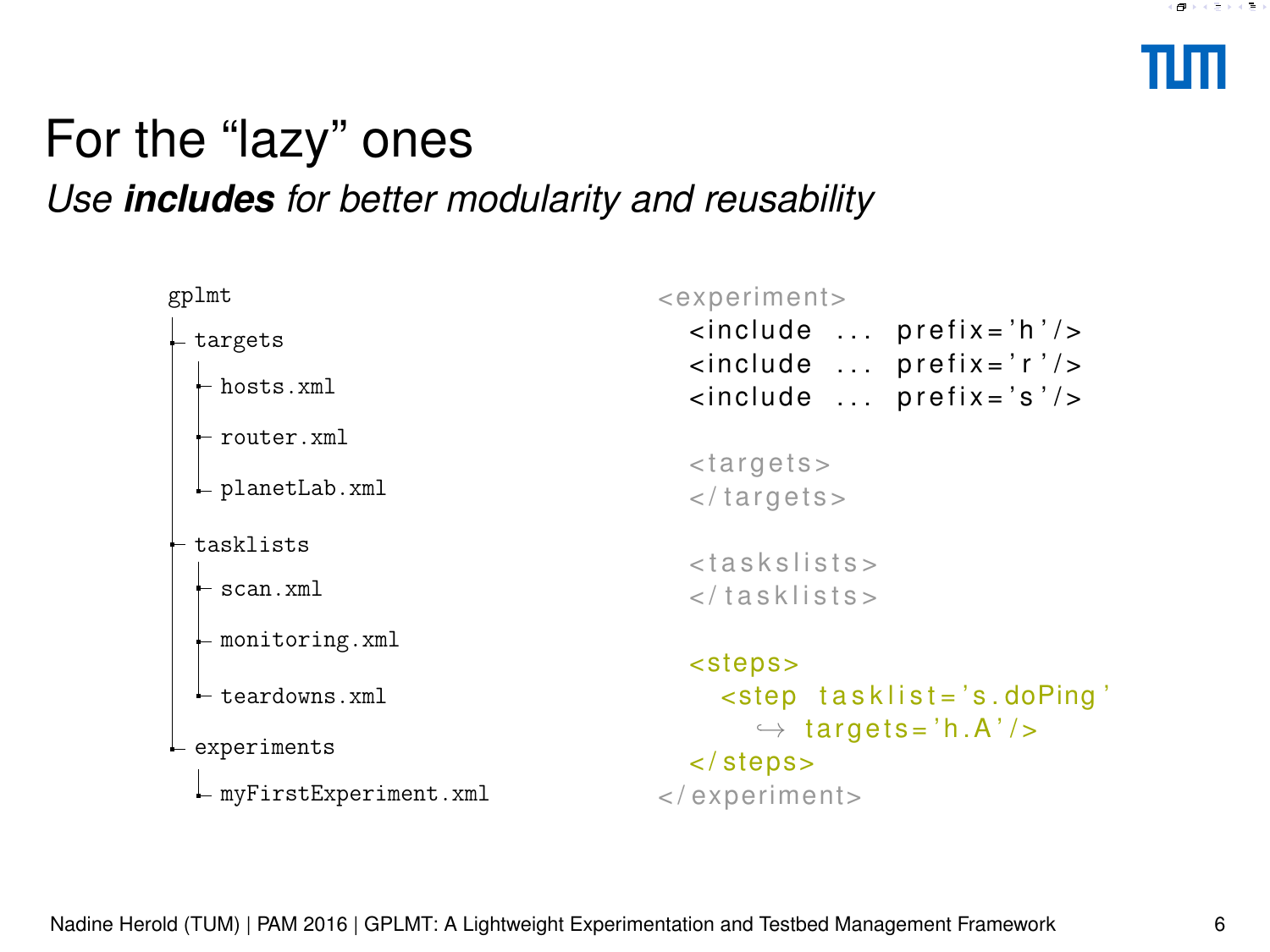

# Additional GPLMT Features in a nutshell

*A quick and incomplete survey*

### More on **targets**:

- Local and PlanetLab targets
- Parametrization via per-target environment variables

### More on **tasklists**:

- Parallel or sequential execution for tasklists
- Error handling strategies for tasklists (stop step, tasklist or experiment)
- Cleanup tasklists are supported
- Timeouts for tasklists

More on **steps**:

- Time-based loops (*during* and *until*)
- Time-triggered step execution (absolute and relative)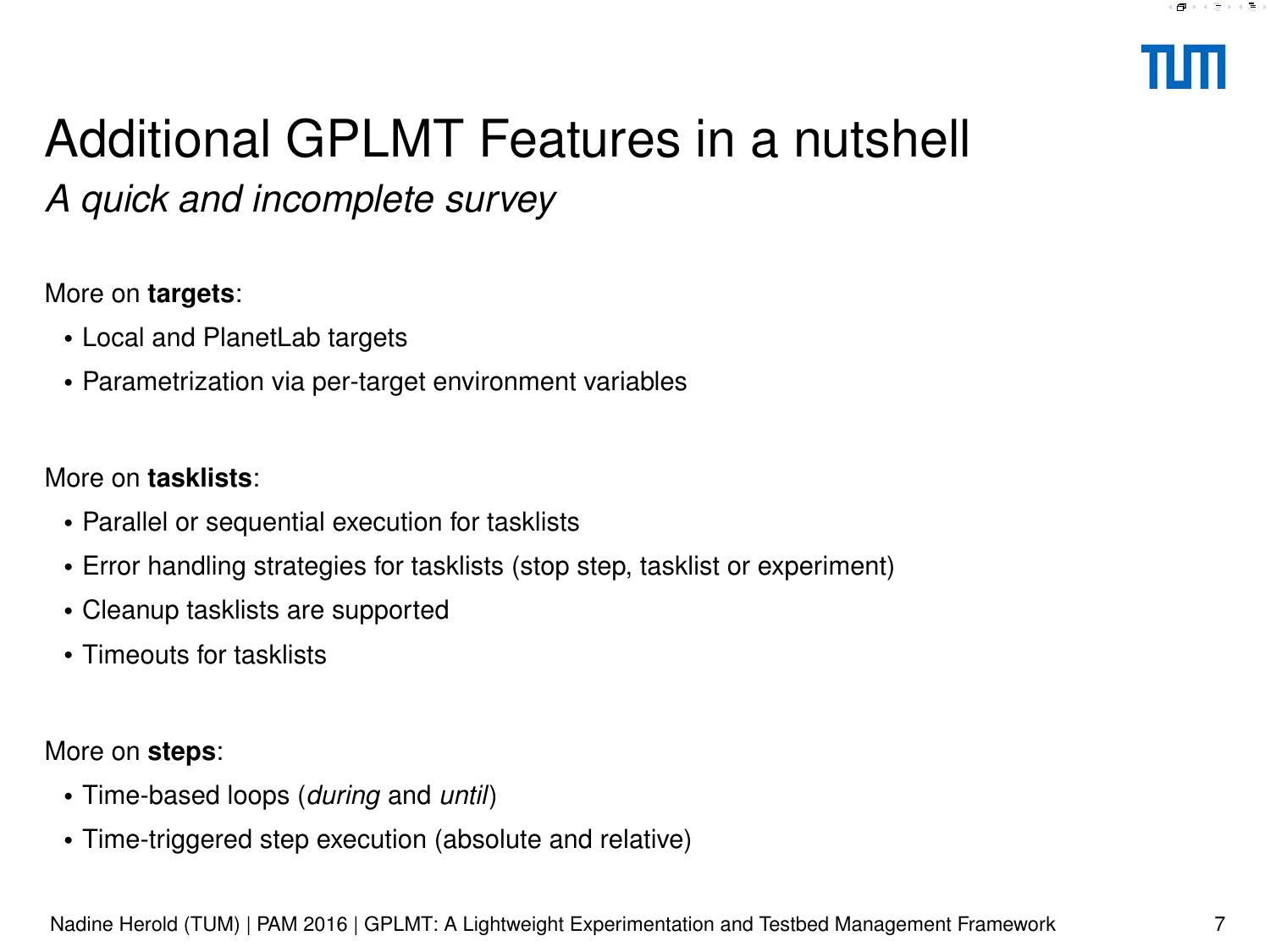

# **Conclusion**

*Wrapping things up*

GPLMT is:

- Ready to use
- Open source and free sofware
- Publicly available on GitHub

GPLMT and its experiment definition language provides:

- Easy deployment and usage
- Shareable and reusable experiment definitions
- Platform-independent solutions